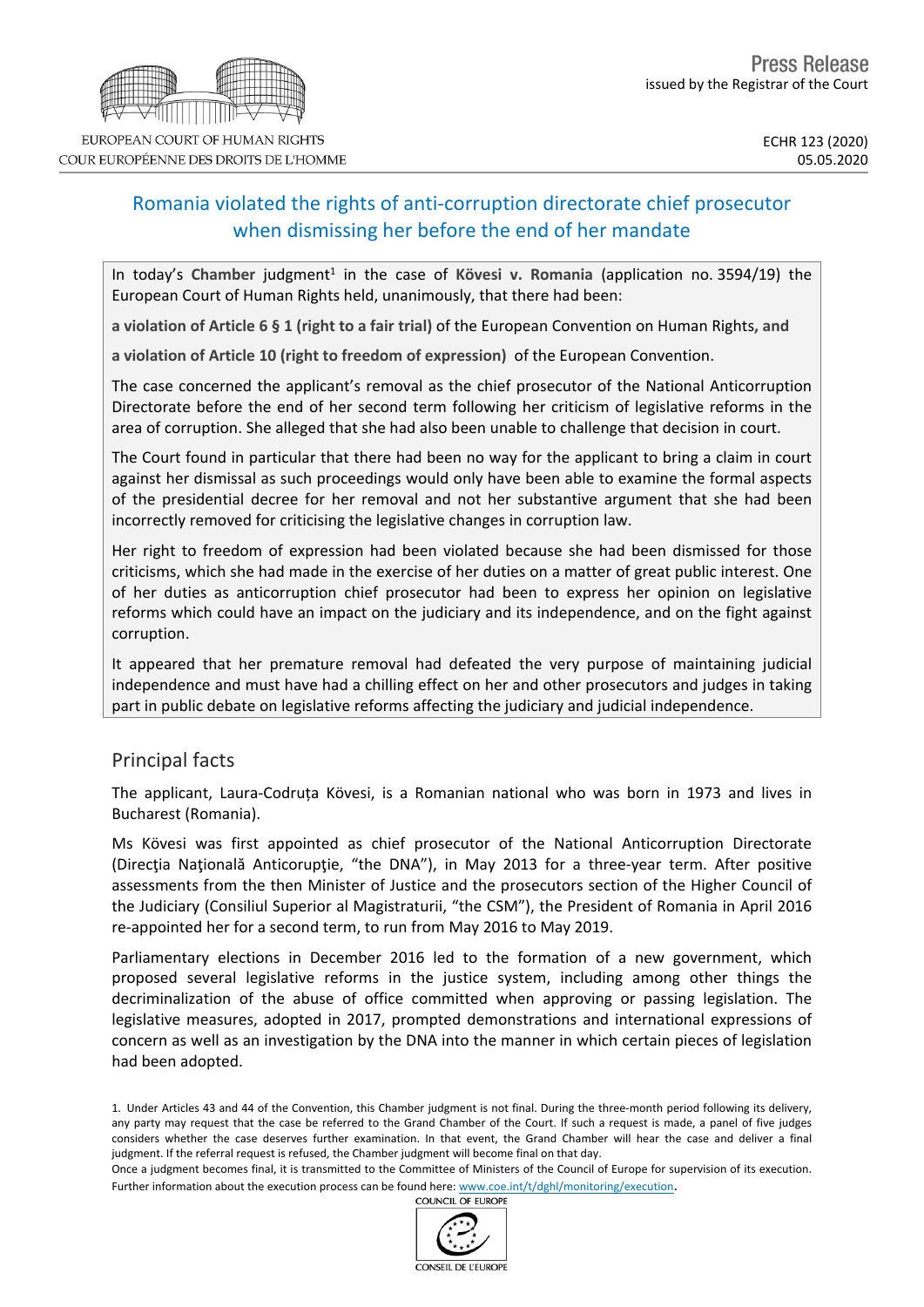In February 2018 the Minister of Justice proposed that the applicant be removed from office, referring, among other things, to three Constitutional Court decisions adopted in connection with the activity of the DNA and to public statements she had made. The section for prosecutors of the CSM refused by a majority to endorse her dismissal, largely rejecting the Minister's criticisms of the applicant and finding no evidence that her management had been inadequate. In April 2018 the President of Romania refused in turn to sign the dismissal decree, which prompted a complaint to the Constitutional Court by the Prime Minister.

In May 2018 the Constitutional Court ordered the President to sign the decree, finding, among other things, that neither the President nor the Constitutional Court were authorised to assess the reasons put forward by the Minister of Justice in his proposal. The Court also clarified that the administrative courts could only examine the external lawfulness of the administrative decision issued in the case, more specifically the lawfulness of the procedure but not its utility.

The applicant was removed from office in July 2018.

## Complaints, procedure and composition of the Court

Relying on Article 6 § 1 (right to a fair trial/fair hearing) of the Convention, Ms Kövesi complained that she had been denied access to a court to defend her rights in relation to her disciplinary dismissal from the position of chief prosecutor of the DNA.

Under Article 10 (freedom of expression), she alleged that her mandate had been terminated after she had publicly expressed her views, in her professional capacity, on legislative reforms affecting the judiciary.

She also raised a complaint under Article 13 (right to an effective remedy) taken in conjunction with Article 6 § 1 and Article 10 of the Convention.

The application was lodged with the European Court of Human Rights on 28 December 2018.

Judgment was given by a Chamber of seven judges, composed as follows:

Jon Fridrik **Kjølbro** (Denmark), *President*, Faris **Vehabović** (Bosnia and Herzegovina), Iulia Antoanella **Motoc** (Romania), Branko **Lubarda** (Serbia), Stéphanie **Mourou-Vikström** (Monaco), Georges **Ravarani** (Luxembourg), Péter **Paczolay** (Hungary),

and also Andrea **Tamietti**, *Section Registrar.*

Decision of the Court

## Article 6 § 1

The Court reiterated that in principle, disputes between civil servants and the State fell within the scope of Article 6 unless two conditions had been met, as set out in *Vilho [Eskelinen](http://hudoc.echr.coe.int/eng?i=001-80249) and Others*. The conditions were that legislation had expressly excluded access to a court to resolve the dispute and the exclusion had to be justified on objective grounds in the State's interest.

There was no such express exclusion in Ms Kövesi's case, confirmed by the Government's argument that she had not exhausted domestic remedies by not taking her case to an administrative court.

Furthermore, any exclusion in this case would not have been objectively justified: an absence of judicial control of the process of removal of the chief prosecutor of the DNA could not be in the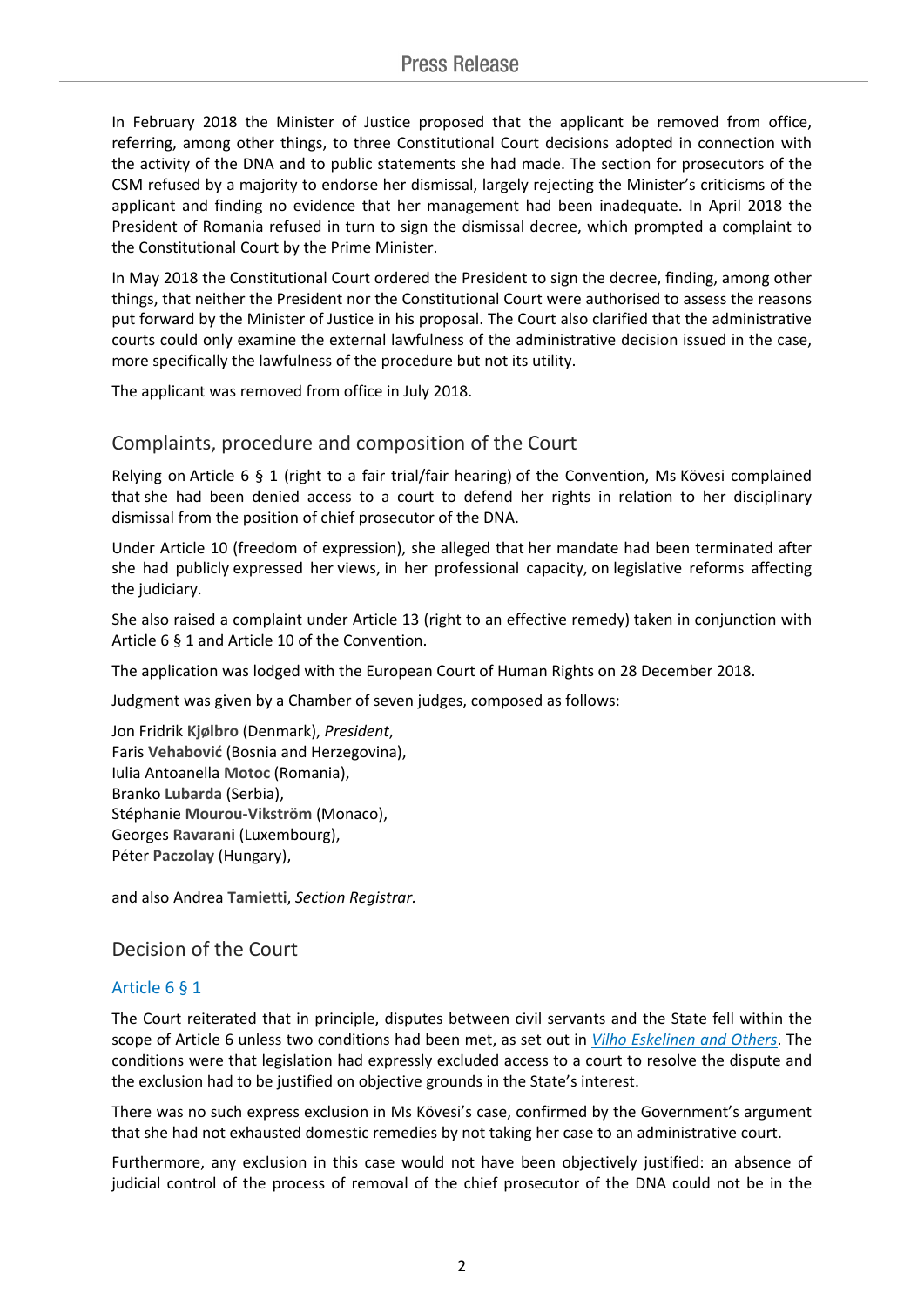interests of the State while only oversight by an independent judicial body could protect senior members of the judiciary from arbitrariness from executive power.

The Court thus concluded that Article 6 applied to Ms Kövesi's case under its civil aspect.

On the substantive question, the Court noted that the Government did not dispute the fact that there had been no judicial review of the applicant's case. Rather, it had submitted that she had not exhausted the various available domestic remedies, in particular by not applying to the administrative courts against the Minister of Justice's report, which had laid out the grounds for her dismissal, against the CSM's decision, or the president's removal decree.

However, the Court noted that the Constitutional Court had found that the Minister's report was regarded as a preliminary act which had produced no effects by itself. Furthermore, documents submitted by the Government had shown that non-governmental organisations had tried to challenge the Minister's report in court without success. As for the CSM decision, she had had no interest in attacking it as it had been in her favour.

In addition, the Constitutional Court had found that any administrative court claim against the presidential decree could lead only to an assessment of whether the external formalities of adopting the decree had been observed, whereas the applicant's complaint had required an examination of the merits and the internal legality of the decree.

The Court was thus not convinced that the applicant had had an available domestic remedy for effectively attacking in court what she had really intended to challenge, namely the reasons for her removal from the position of chief prosecutor of the DNA.

The Court highlighted that any serious and genuine dispute over the lawfulness of an interference with an individual's civil rights entitled that person "to have this question of domestic law determined by a tribunal". Council of Europe and European Union instruments had also attached increasing importance to procedural fairness in the removal or dismissal of prosecutors, including the intervention of an authority independent of the executive and the legislature.

The Court dismissed the Government's objection of non-exhaustion of domestic remedies and concluded that the respondent State had impaired the very essence of the applicant's right of access to a court owing to the specific boundaries for a review of her case set by the Constitutional Court. There had accordingly been a violation of Ms Kövesi's right of access to a court.

#### Article 10

The Court found that there was prima facie evidence of a causal link between the applicant exercising her right to freedom of expression and the termination of her mandate. Other justifications for her removal provided by the Government were not convincing. The termination of her mandate had thus been an interference with her right to freedom of expression.

It then focussed its analysis on whether the Government action in removing her had pursued a legitimate aim or "pressing social need", justifications for an interference under Article 10 § 2.

#### *Legitimate aim*

The Court noted that the Minister of Justice had cited the need to protect the rule of law as a reason for removing the applicant from her post, a process which he had begun after she had criticised his legislative proposals and opened criminal investigations in connection with statutory instruments with which he had been involved. He had also alleged that her behaviour had created a crisis, which had made Romania a subject of concern at national, European and international level.

The Court observed that that concern, on the contrary, was about the removal of the applicant.

Furthermore, it considered that no evidence had been presented to show that the measure had served the aim of protecting the rule of law or any other legitimate aim. It had been a consequence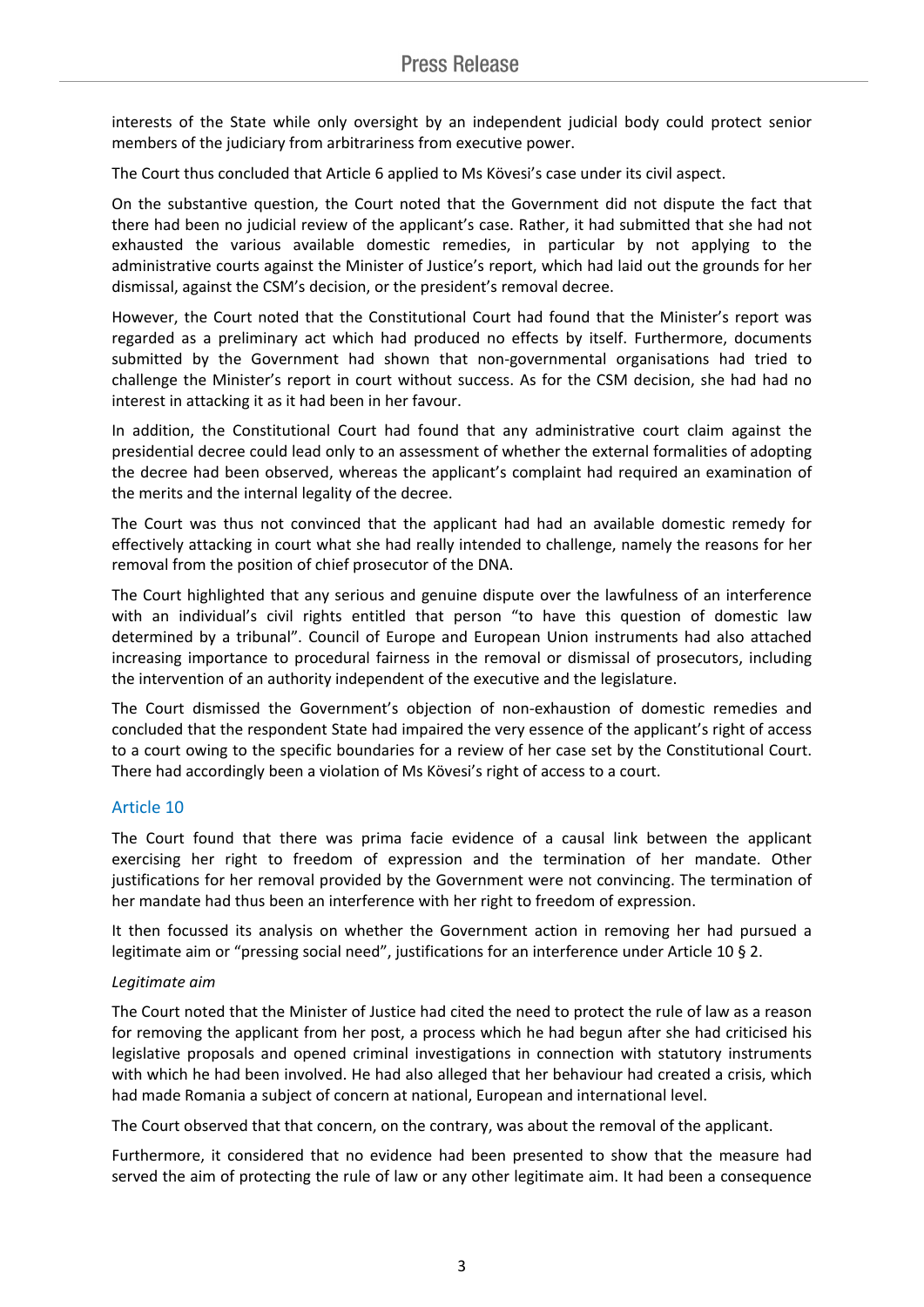of the applicant's previous exercise of the right to freedom of expression. Nor had the Government submitted any legitimate aim for the interference in question.

The Court thus could not accept that the interference had pursued a legitimate aim.

While such a conclusion usually ended its examination of complaints under Article 10, it nevertheless decided to assess whether the interference had been necessary in a democratic society.

### *Necessary in a democratic society*

The Court noted that the applicant had made the comments in question in her professional capacity as chief prosecutor of the DNA. She had also used her legal power to start investigations into suspicions of crimes of corruption committed by Government members in connection with highly disputed pieces of legislation and to inform the public about those investigations. She had in addition expressed her opinion directly in the media or during professional gatherings.

The Court attached particular importance to the office held by the applicant as chief of the national anticorruption prosecutor's office, whose functions and duties included expressing her opinion on legislative reforms which were likely to have an impact on the judiciary and its independence and, more specifically, on the fight against corruption conducted by her department.

The Committee of Ministers of the Council of Europe had recognised that prosecutors should have the right to take part in public discussions on matters concerning the law, the administration of justice and the promotion and protection of human rights, and that they should be in a position to prosecute public officials for offences, particularly corruption, without obstruction.

Furthermore, the applicant's position and statements, which had clearly fallen within the context of a debate on matters of great public interest, called for a high degree of protection for her freedom of expression and a strict scrutiny of any interference by the respondent State. The State, in turn, had only limited discretion ("a narrow margin of appreciation") in regard to such interferences.

The Court found that the applicant's removal and the reasons justifying it could hardly be reconciled with the particular consideration to be given to the nature of the judicial function as an independent branch of State power and to the principle of the independence of prosecutors, which – according to Council of Europe and other international instruments – was a key element for the maintenance of judicial independence. It thus appeared that her premature removal had defeated the very purpose of maintaining the independence of the judiciary.

The severity of the measure must also have had a "chilling effect" by discouraging not only her but also other prosecutors and judges from participating in public debate on legislative reforms affecting the judiciary and more generally on issues concerning the independence of the judiciary.

Referring to its findings under Article 6, the Court also held that the restrictions on her freedom of expression had not been accompanied by effective and adequate safeguards against abuse.

The applicant's removal from her position of chief prosecutor of the DNA had therefore not pursued any of the legitimate aims listed in Article 10 § 2 and had not been "necessary in a democratic society". There had therefore been a violation of Article 10.

## Other Articles

Given its conclusions under Article 6, the Court found that no separate issue arose under Article 13.

## Just satisfaction (Article 41)

The applicant did not submit a claim for just satisfaction and the Court considered that there was no call to award her any sum on that account.

*The judgment is available only in English.*